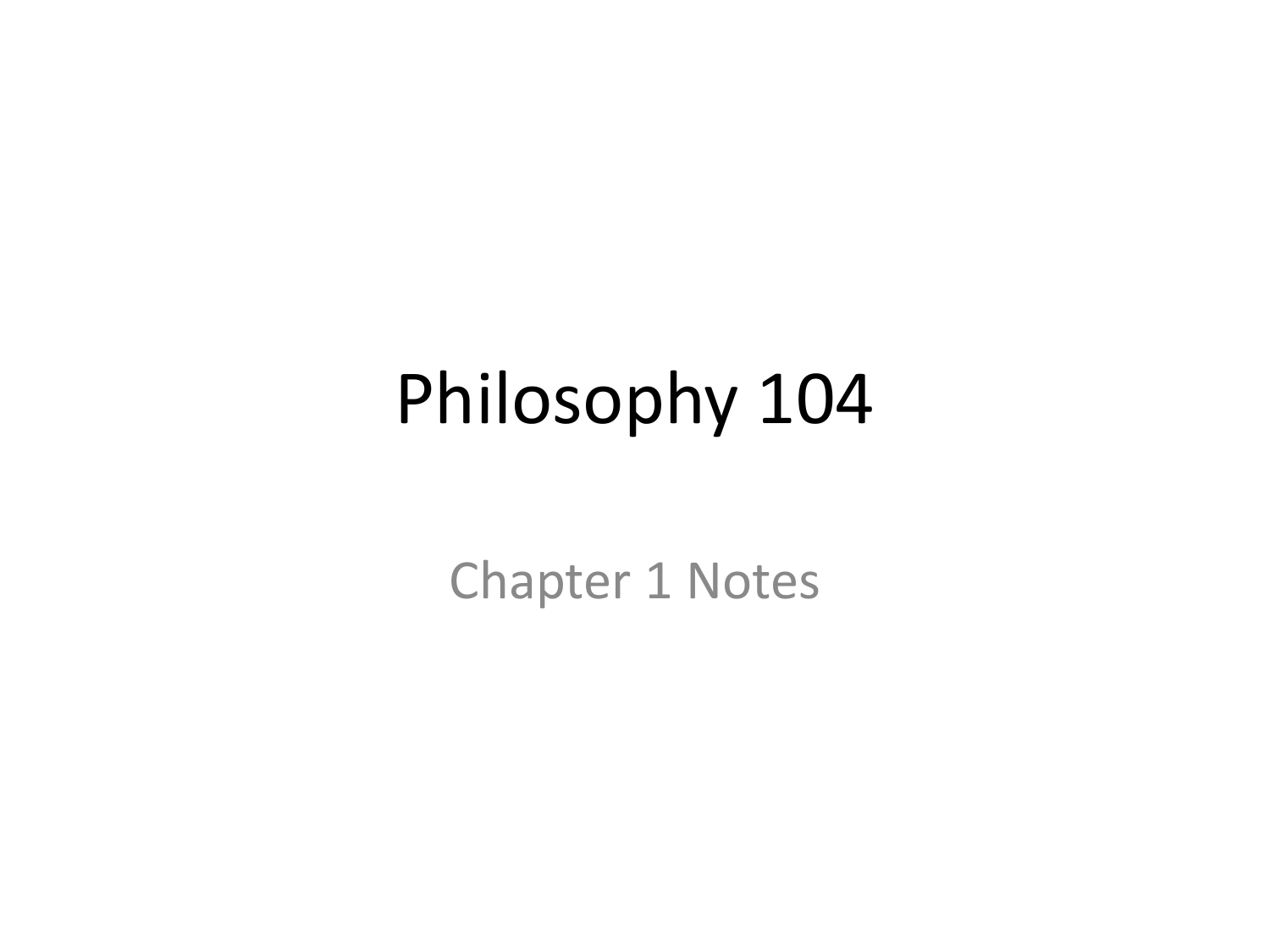### Arguments

- An argument is not a quarrel or a squabble, it is…
- A set of statements that are supplied in order to justify some other statement.
	- The statement being justified is called the **conclusion**
	- The set of statements doing the justifying are called the **premises**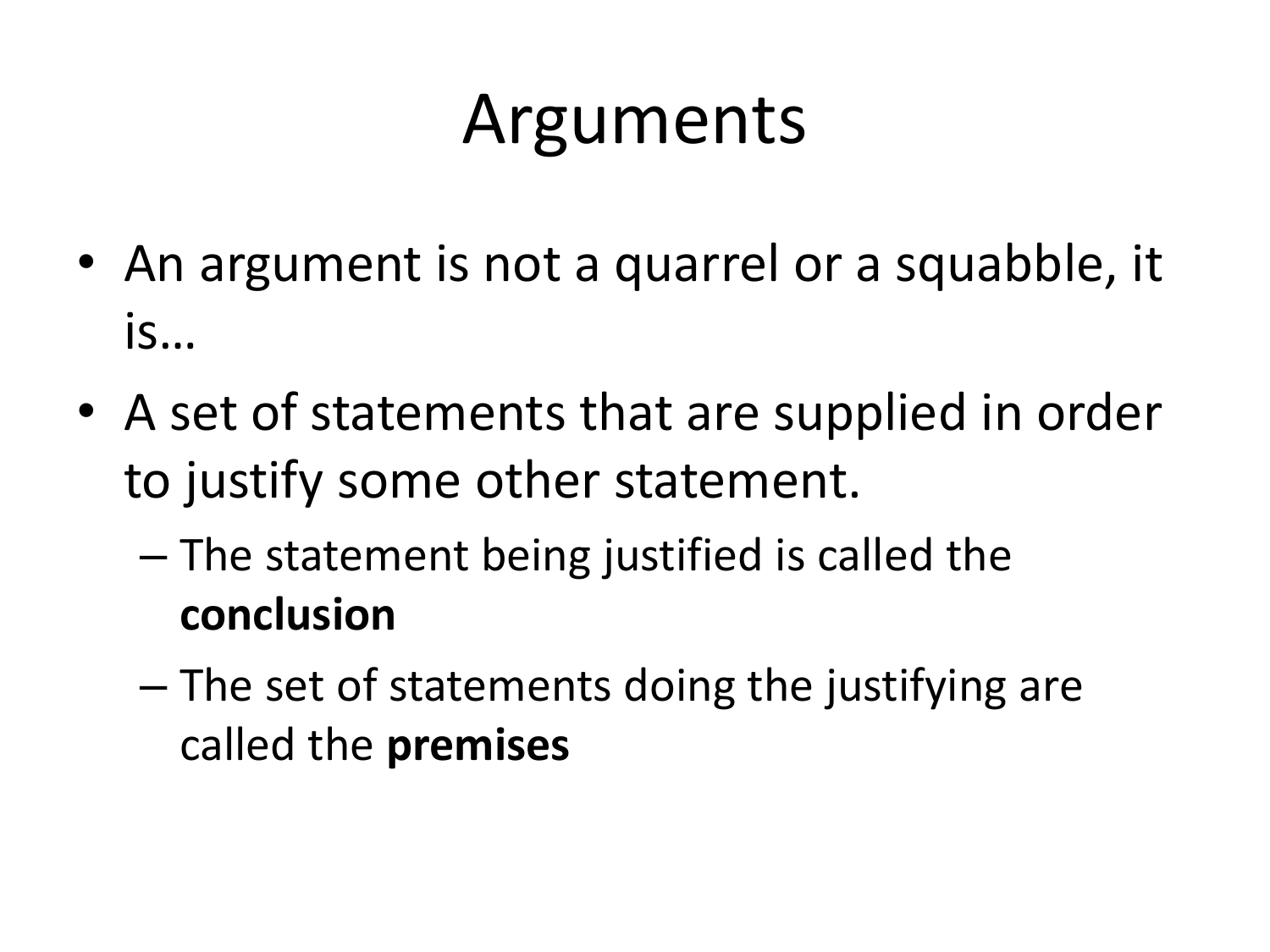### Premises

- The whole point of an argument is to show explicitly what reason there might be to believe some claim.
- For any quality argument, the premises **justify** belief in the conclusion.
	- The justification should be **normative** (that is, be a *good* justification)
	- The kind of justification can be either **personal**, or better, **impersonal**.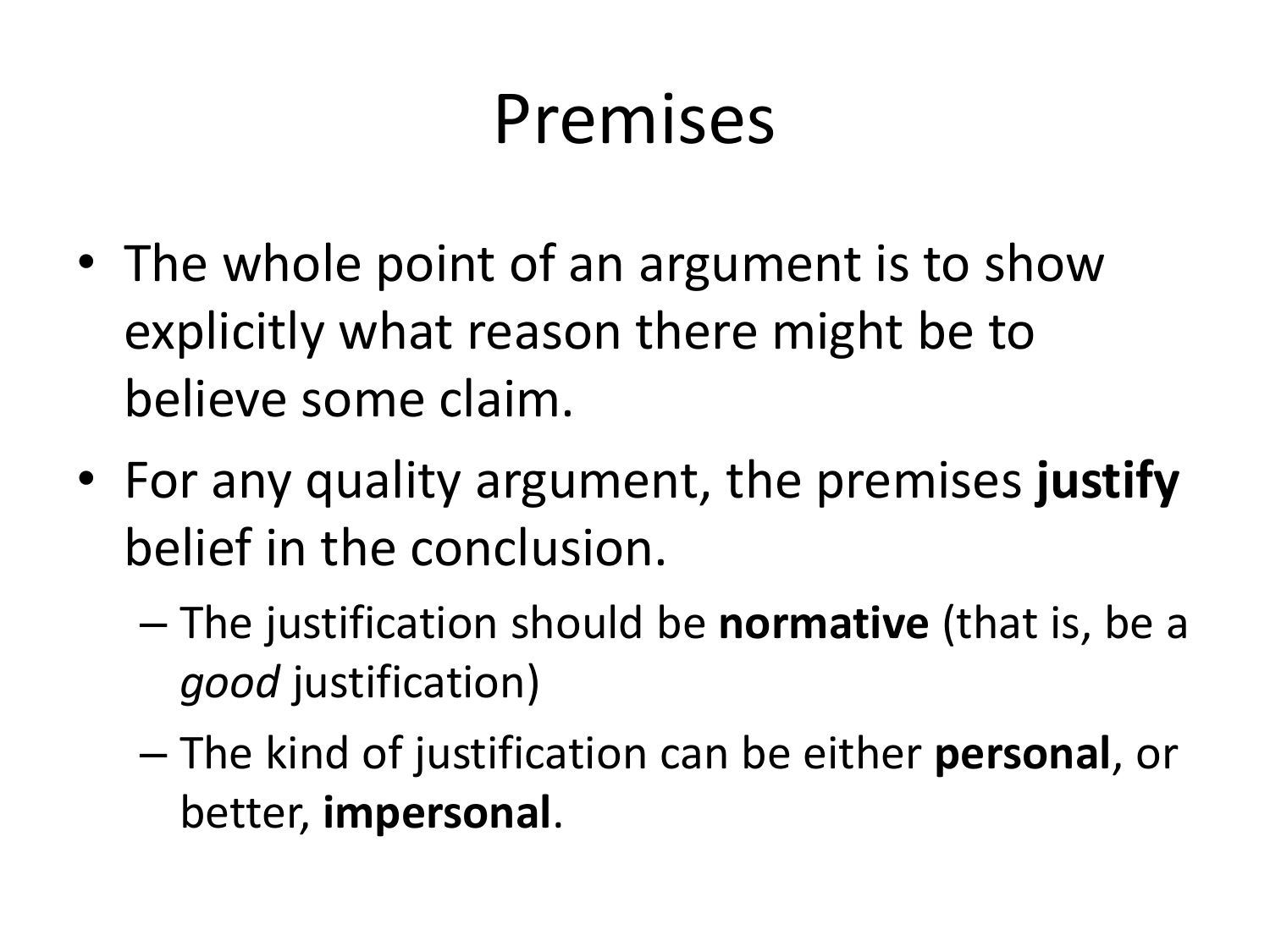#### Explanations

• For any fact that is already established, an explanation seeks to answer a question of how or why that fact came to be the case.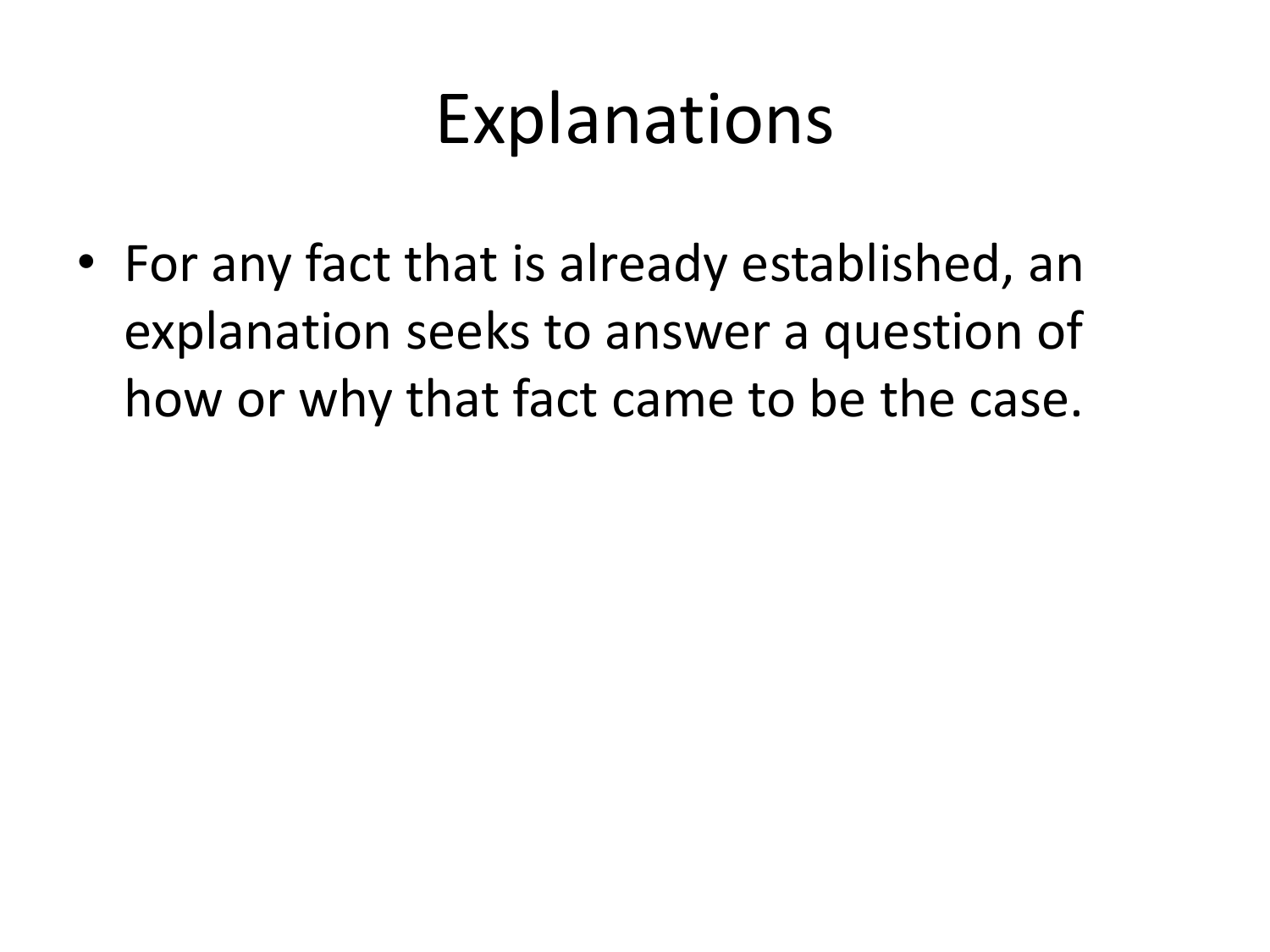### Combinations

- Sometimes, we will explain what makes an argument good or bad, and sometimes we will argue about whether an explanation is good or bad.
- Sometimes, we will also explain why an explanation is good or argue that an argument is good.
- It is simply important to keep track of what you are doing, because argumentation and explanation are different activities, subject to different standards of quality.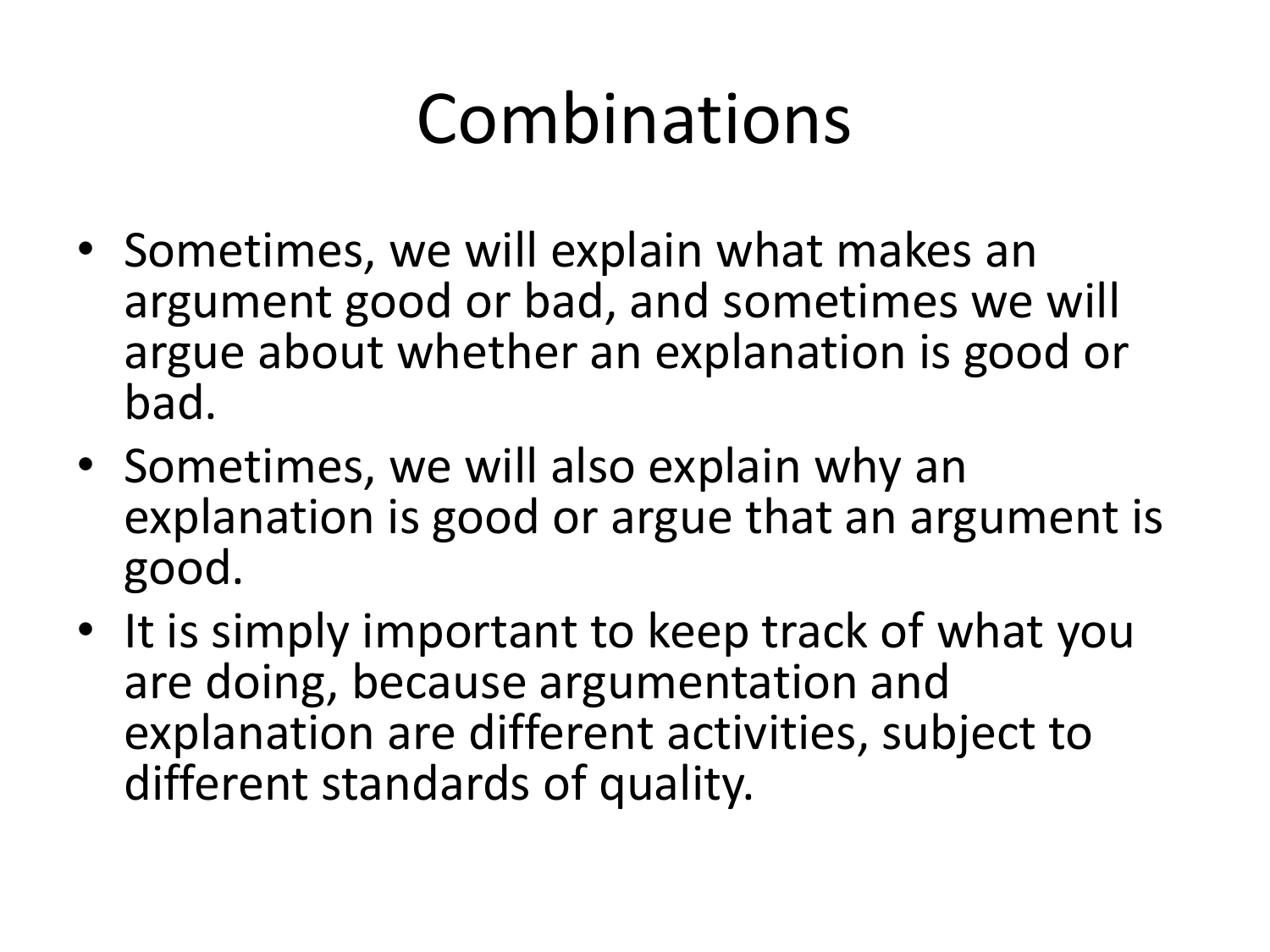### Exercise I

Of course, your answers may differ from these in some respects…

- 1. A prime number is a number that cannot be divided without remainder by anything other than itself and 1.9 can be divided without remainder by 3, so 9 cannot be prime.
- 2. A prime number is a number that cannot be divided without remainder by anything other than itself and 1.7 cannot be divided by anything without a remainder, so 7 must be prime.
- 3. The chemical formula for water is H2O. That means that each molecule of water has 2 Hydrogen atoms and one Oxygen atom. 2+1=3.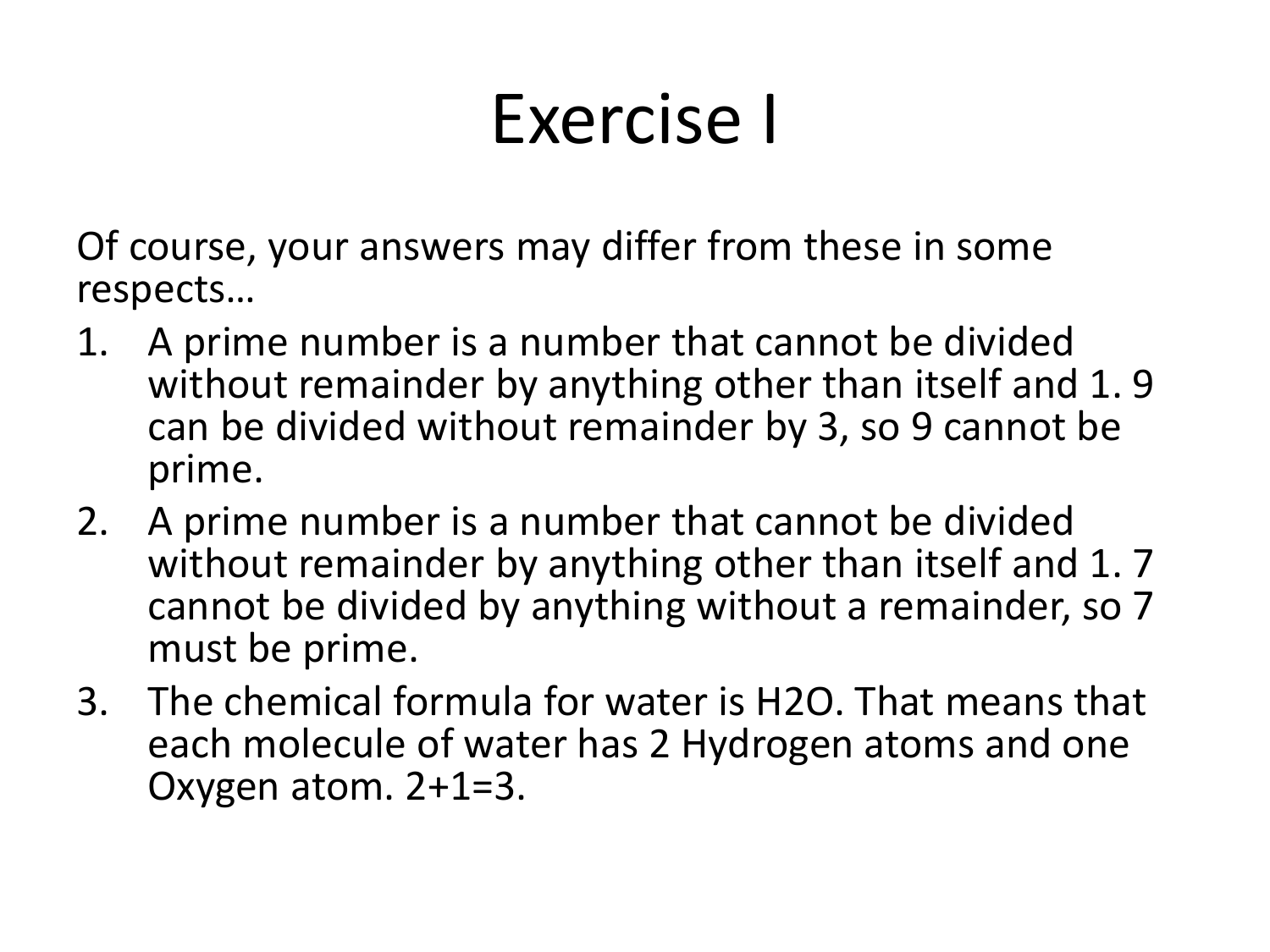# Exercise I (continued)

- 4. Anything that is made of Carbon has a chemical formula with only C in it. Water's chemical formula is H2O.
- 5. The White House is in Washington DC. The White House is the official residence of the current US President.
- 6. Every time the Earth passes between the sun and the moon, it casts a shadow on the moon. Every time the Earth casts a shadow on the moon, the shadow is curved. The only shape that always casts a curved shadow is a ball.